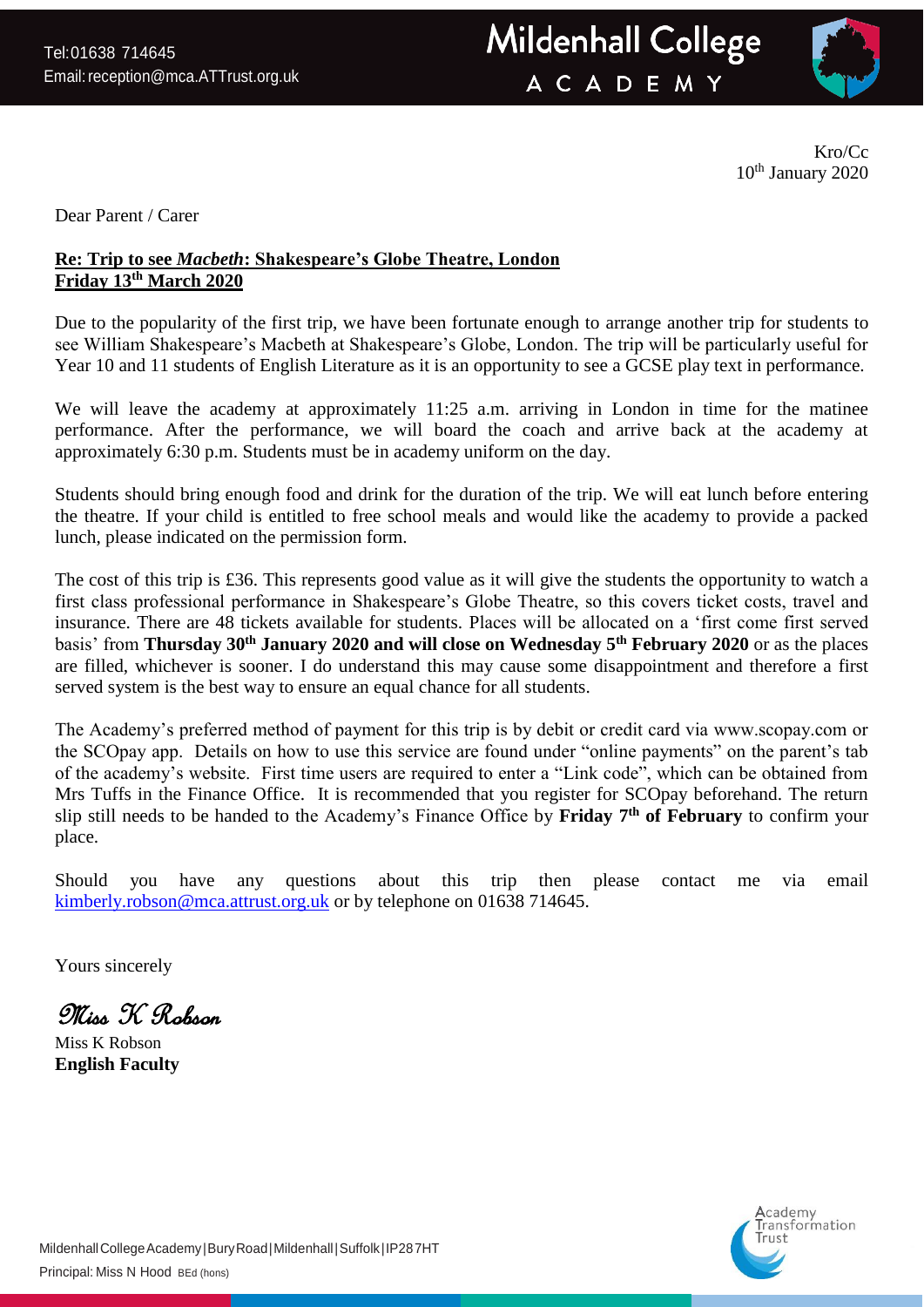

**Mildenhall College Academy- EDUCATIONAL VISITS PARENTAL CONSENT FORM (PC/07)**

**NAME OF CHILD: DATE OF BIRTH:**

**SCHOOL:** Mildenhall College Academy

**VISIT(S) TO:** Macbeth: Shakespeare's Globe Theatre, London

## **DATE(S) OF VISIT(S):** Friday 13th March 2020

I have received and read details of the above visit(s).

I consent to my child taking part in the visit(s) and the activities indicated. I acknowledge that the staff will be liable in the event of any accident only if they have failed to take reasonable care of my child during the visit.

I have read any information provided with regard to the standard of behaviour and/or code of conduct expected during the visit and I undertake to reinforce this information with my child.

I consent to my child receiving medical treatment that, in the opinion of a qualified medical practitioner, may be necessary.

My child's doctor's name and address is:

I undertake to pay the required sums by whatever date(s) are specified to me and accept that, in respect of any withdrawal from the visit for whatever reasons, there will be no refund of the whole or part of the payment(s) made unless the circumstances are covered by travel insurance or otherwise at the discretion of the academy's governors.

**Signed:** (Parent/Carer)

## **PLEASE COMPLETE THE SECTIONS BELOW**

**1.** Please give your home address and contact phone numbers. If you will be away from home during the visit please give an alternative address where you, or a relative or friend acting for you, can be contacted.

| <b>Home Address</b>                      | <b>Alternative Contact if required</b> |
|------------------------------------------|----------------------------------------|
|                                          |                                        |
|                                          | Address: _________________________     |
| Post Code:______________________________ | Post Code:_______________________      |
|                                          | Tel: _______________________________   |
|                                          |                                        |

**2.** In your child's interest, it is important that the organising staff should know whether he or she suffers from any illness or medical condition. Please use this space to state, in confidence, any health or other matter concerning your child of which accompanying staff should be aware. Please indicate here also if your child is receiving medication, with details and dosage, and/or has any specific dietary requirements.